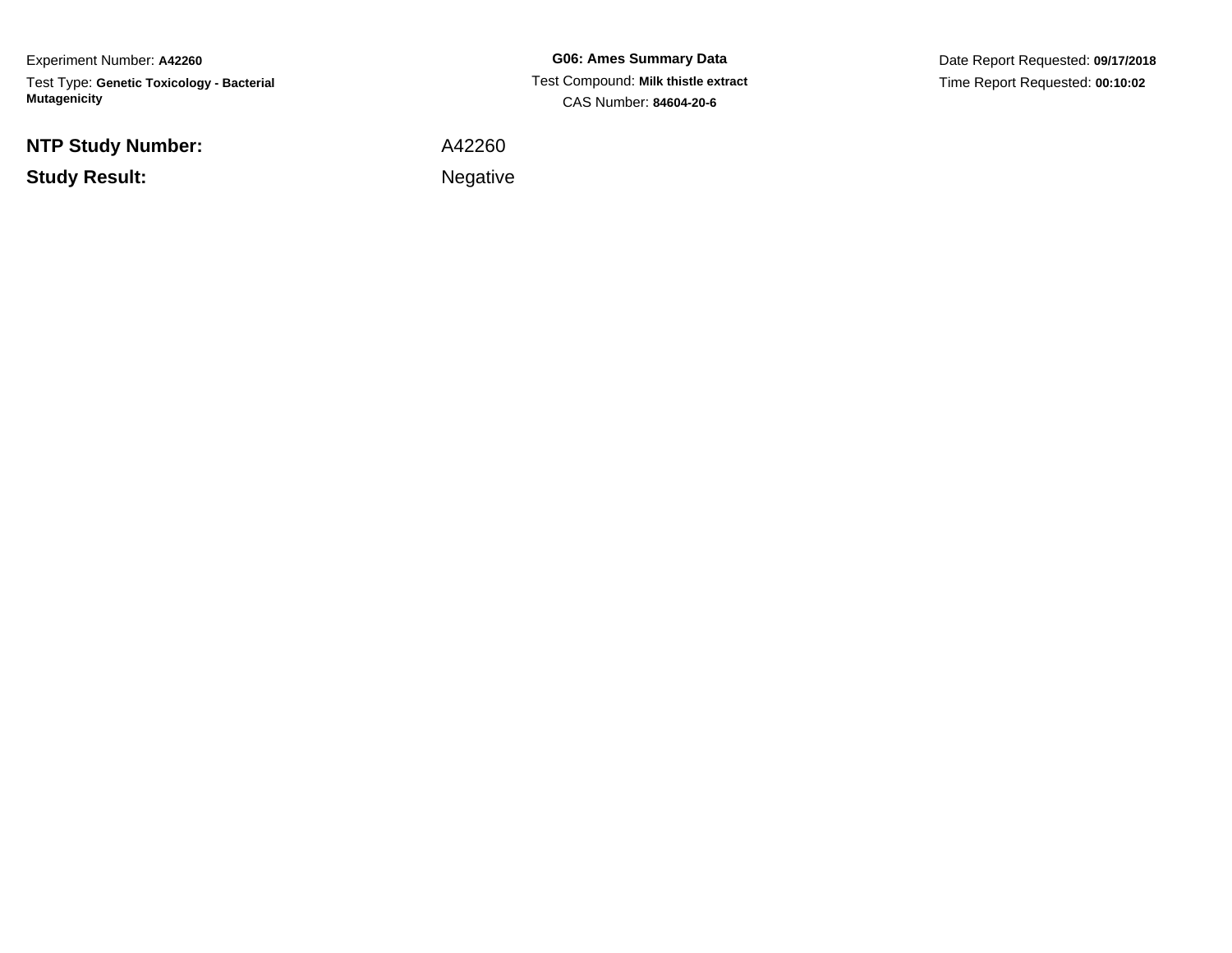| Experiment Number: A42260                                        | <b>G06: Ames Summary Data</b> |                                     |                                 | Date Report Requested: 09/17/2018 |
|------------------------------------------------------------------|-------------------------------|-------------------------------------|---------------------------------|-----------------------------------|
| Test Type: Genetic Toxicology - Bacterial<br><b>Mutagenicity</b> |                               | Test Compound: Milk thistle extract | Time Report Requested: 00:10:02 |                                   |
|                                                                  |                               | CAS Number: 84604-20-6              |                                 |                                   |
|                                                                  |                               | Strain: TA100                       |                                 |                                   |
| Dose (ug/Plate)                                                  | <b>Without S9</b>             | <b>With 10% Rat S9</b>              | <b>With 10% Rat S9</b>          | <b>With 10% Rat S9</b>            |
| Vehicle Control <sup>1</sup>                                     | $158 \pm 6.5$                 | $184 \pm 21.1$                      | $199 \pm 2.3$                   | $200 \pm 12.5$                    |
| 10.0                                                             | $145 \pm 8.7$                 |                                     | $196 \pm 8.1$                   |                                   |
| 33.0                                                             | $135 \pm 5.8$                 |                                     | $215 \pm 8.2$                   | $217 \pm 9.8$                     |
| 100.0                                                            | $152 \pm 1.7$                 | $170 \pm 6.4$                       | $199 \pm 7.0$                   | $195 \pm 12.0$                    |
| 333.0                                                            | $144 \pm 8.1$                 | $140 \pm 18.4$                      | $229 \pm 8.1$                   | $205 \pm 3.1$                     |
| 1000.0                                                           | $166 \pm 16.6^s$              | $164 \pm 13.5^s$                    | $249 \pm 4.7$                   | $221 \pm 9.6$                     |
| 2000.0                                                           |                               |                                     |                                 | $279 \pm 32.9$                    |
| 3333.0                                                           |                               | $133 \pm 1.2^{x}$                   |                                 |                                   |
| 10000.0                                                          |                               | $171 \pm 7.5^{x}$                   |                                 |                                   |
| <b>Trial Summary</b>                                             | Negative                      | Negative                            | Negative                        | Negative                          |
| Positive Control <sup>2</sup>                                    | $682 \pm 6.9$                 |                                     |                                 |                                   |
| Positive Control <sup>3</sup>                                    |                               | $669 \pm 8.4$                       | $1921 \pm 75.8$                 | $578 \pm 44.3$                    |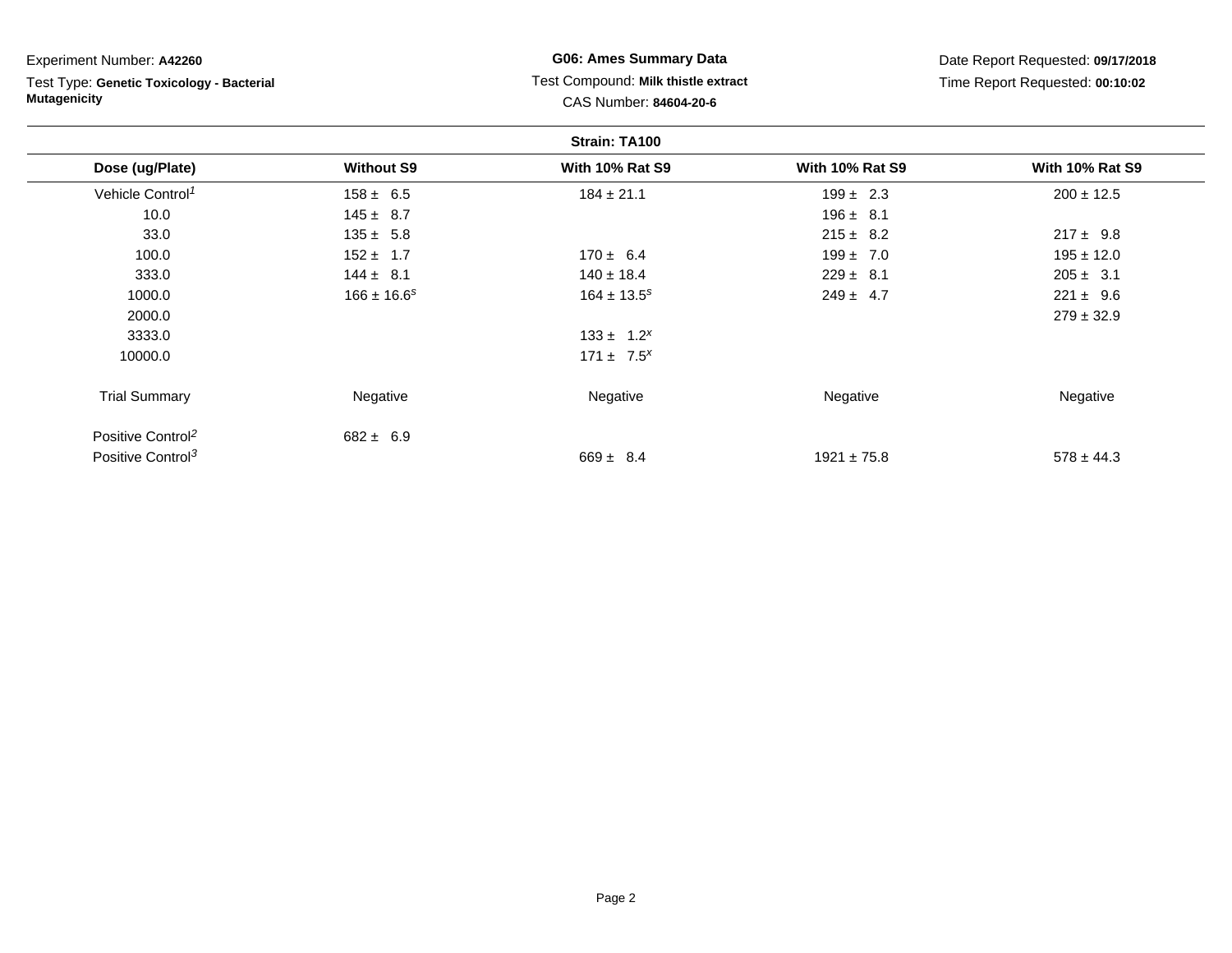| Experiment Number: A42260                                        |                   | <b>G06: Ames Summary Data</b>       | Date Report Requested: 09/17/2018<br>Time Report Requested: 00:10:02 |                        |
|------------------------------------------------------------------|-------------------|-------------------------------------|----------------------------------------------------------------------|------------------------|
| Test Type: Genetic Toxicology - Bacterial<br><b>Mutagenicity</b> |                   | Test Compound: Milk thistle extract |                                                                      |                        |
|                                                                  |                   | CAS Number: 84604-20-6              |                                                                      |                        |
|                                                                  |                   | <b>Strain: TA98</b>                 |                                                                      |                        |
| Dose (ug/Plate)                                                  | <b>Without S9</b> | <b>With 10% Rat S9</b>              | <b>With 10% Rat S9</b>                                               | <b>With 10% Rat S9</b> |
| Vehicle Control <sup>1</sup>                                     | $13 \pm 0.3$      | $12 \pm 0.6$                        | $23 \pm 2.5$                                                         | $15 \pm 1.0$           |
| 10.0                                                             | $11 \pm 0.9$      |                                     | $24 \pm 3.2$                                                         |                        |
| 33.0                                                             | $12 \pm 0.7$      |                                     | $29 \pm 1.0$                                                         | $11 \pm 1.3$           |
| 100.0                                                            | $12 \pm 0.6$      | $13 \pm 0.7$                        | $42 \pm 1.5$                                                         | $13 \pm 1.9$           |
| 333.0                                                            | $11 \pm 0.3$      | $13 \pm 0.3$                        | $46 \pm 4.7$                                                         | $16 \pm 2.4$           |
| 1000.0                                                           | $11 \pm 0.0^s$    | $10 \pm 0.3^s$                      | $53 \pm 13.7$                                                        | $17 \pm 1.5$           |
| 2000.0                                                           |                   |                                     |                                                                      | $21 \pm 3.2^s$         |
| 3333.0                                                           |                   | $13 \pm 0.9^{x}$                    |                                                                      |                        |
| 10000.0                                                          |                   | $14 \pm 0.3^{x}$                    |                                                                      |                        |
| <b>Trial Summary</b>                                             | Negative          | Negative                            | Positive                                                             | Negative               |
| Positive Control <sup>4</sup>                                    |                   | $612 \pm 1.2$                       | $1004 \pm 34.5$                                                      | $108 \pm 9.2$          |
| Positive Control <sup>5</sup>                                    | $107 \pm 6.5$     |                                     |                                                                      |                        |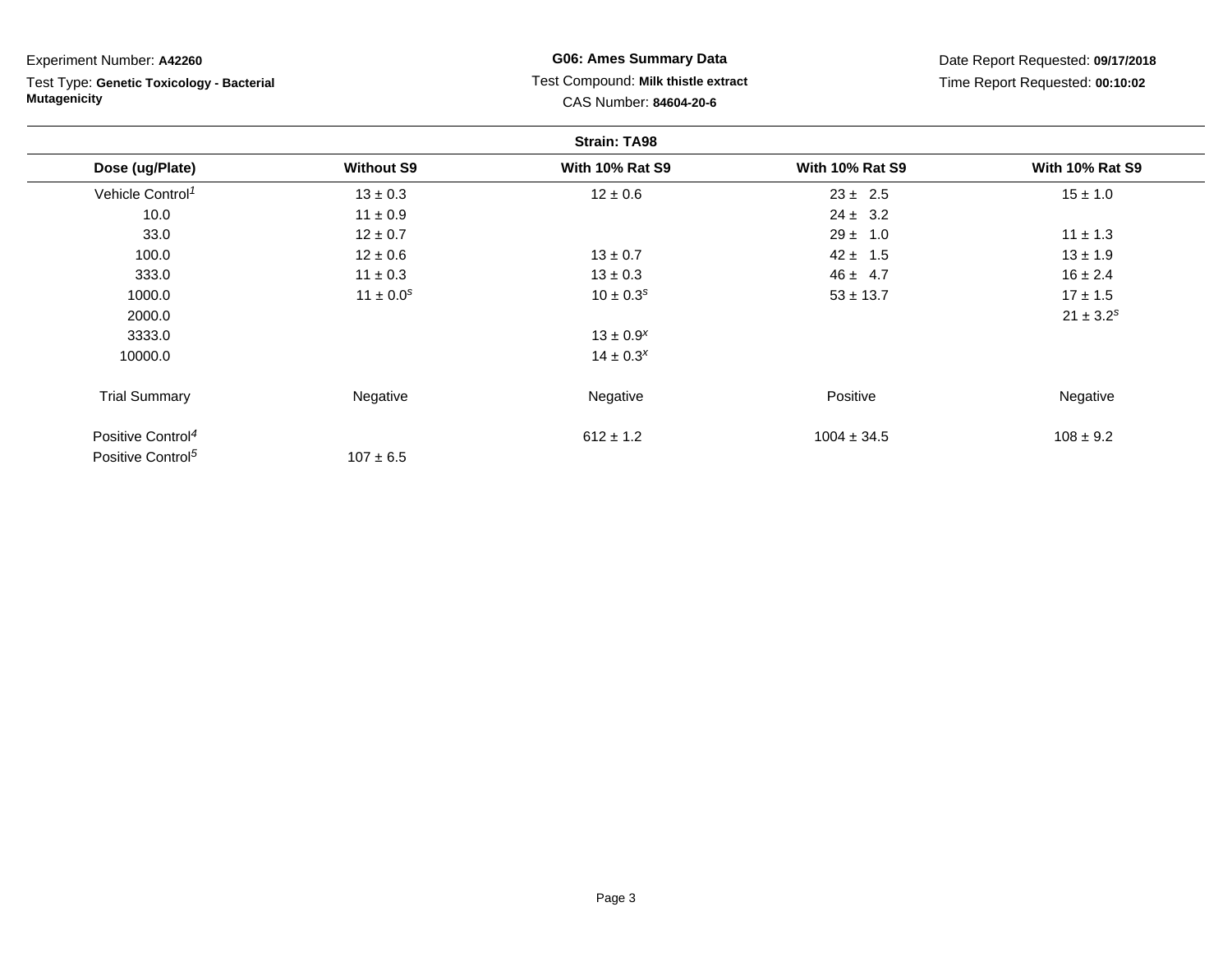| Experiment Number: A42260                 | <b>G06: Ames Summary Data</b>       | Date Report Requested: 09/17/2018<br>Time Report Requested: 00:10:02 |  |  |  |  |  |
|-------------------------------------------|-------------------------------------|----------------------------------------------------------------------|--|--|--|--|--|
| Test Type: Genetic Toxicology - Bacterial | Test Compound: Milk thistle extract |                                                                      |  |  |  |  |  |
| <b>Mutagenicity</b>                       | CAS Number: 84604-20-6              |                                                                      |  |  |  |  |  |
| Strain: TA102                             |                                     |                                                                      |  |  |  |  |  |
| Dose (ug/Plate)                           | <b>Without S9</b>                   | <b>With 10% Rat S9</b>                                               |  |  |  |  |  |
| Vehicle Control <sup>1</sup>              | $283 \pm 5.5$                       | $346 \pm 22.7$                                                       |  |  |  |  |  |
| 33.0                                      | $258 \pm 16.1$                      | $297 \pm 2.7$                                                        |  |  |  |  |  |
| 100.0                                     | $273 \pm 5.5$                       | $312 \pm 15.1$                                                       |  |  |  |  |  |
| 333.0                                     | $289 \pm 12.9$                      | $341 \pm 27.8$                                                       |  |  |  |  |  |
| 1000.0                                    | $364 \pm 44.7$ <sup>s</sup>         | $398 \pm 23.9$                                                       |  |  |  |  |  |
| 3333.0                                    | $348 \pm 37.0^s$                    | $349 \pm 28.1^s$                                                     |  |  |  |  |  |
| <b>Trial Summary</b>                      | Negative                            | Negative                                                             |  |  |  |  |  |
| Positive Control <sup>6</sup>             |                                     | $1247 \pm 104.9$                                                     |  |  |  |  |  |

 $1109 \pm 40.1$ 

Positive Control<sup>7</sup>